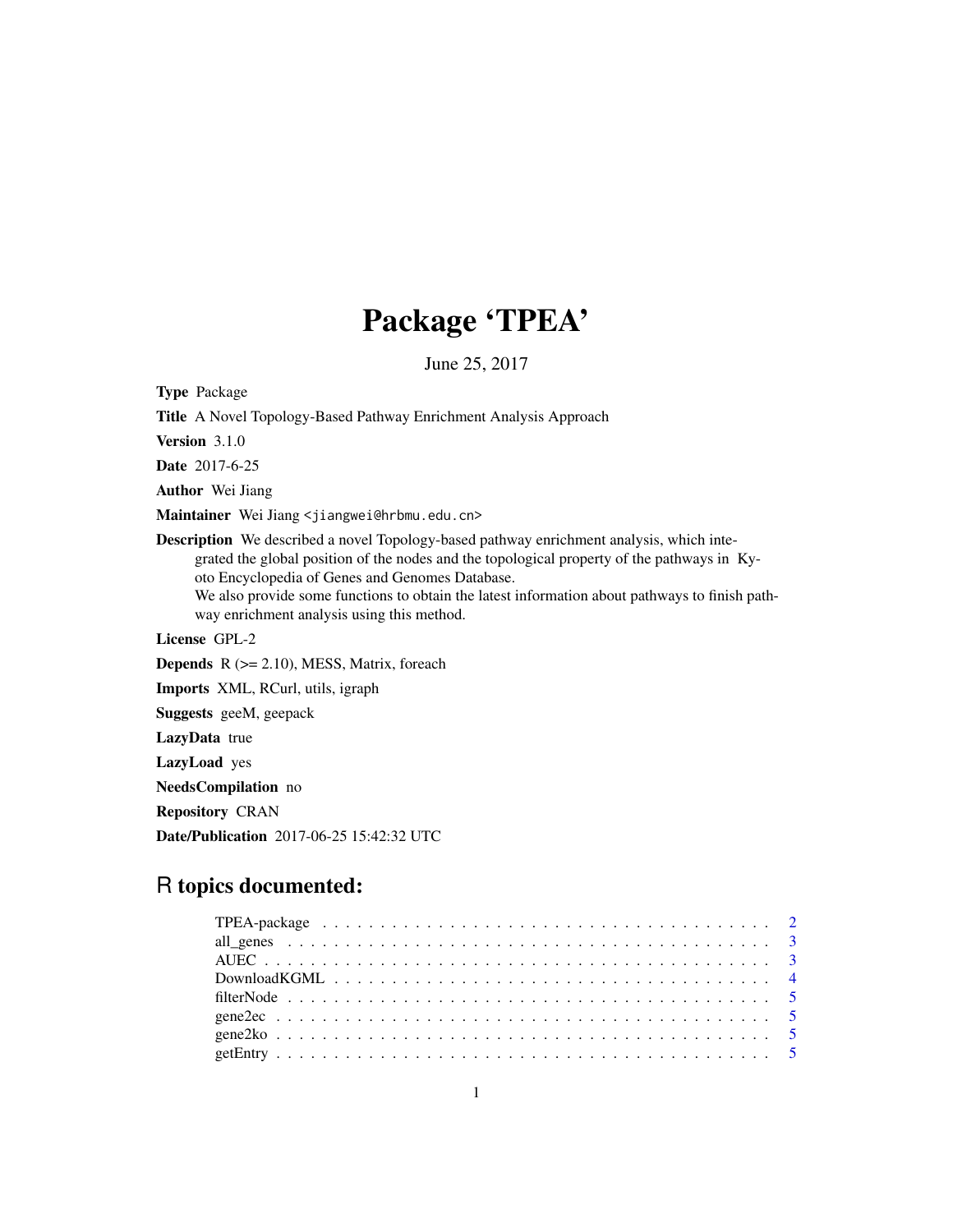<span id="page-1-0"></span>

| 5              |
|----------------|
| 6              |
| 6              |
| 6              |
| 6              |
| 6              |
| 7              |
| $\overline{7}$ |
| 7              |
| 7              |
| $\overline{7}$ |
| 8              |
| 8              |
| 8              |
| 8              |
| 9              |
| 9              |
| 9              |
| 10             |
| 10             |
| 10             |
| 10             |
| 11             |
| 11             |
| 11             |
| 12             |
| 12             |
| 12             |
| 13             |
| 13             |
| 13             |
| 14             |
| 15             |
| 15             |
| 15             |
|                |

#### **Index** [17](#page-16-0)

TPEA-package *TPEA: A Novel Pathway enrichment analysis approach based on topological structure and updated annotation of pathway*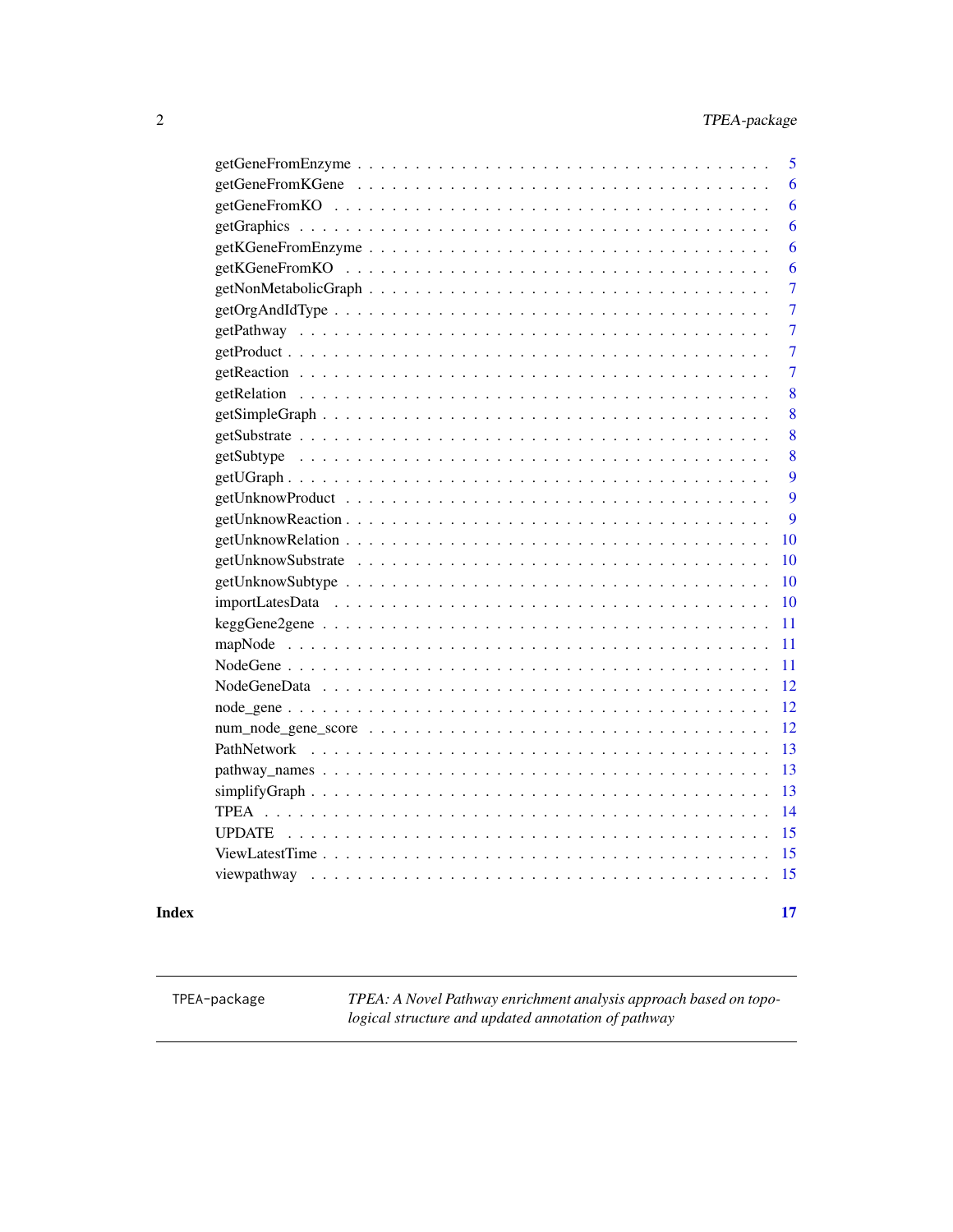#### <span id="page-2-0"></span>all\_genes 3

#### Description

This package descirbed A Novel Pathway enrichment analysis approach based on topological structure and updated annotation of pathway which integrated the topological property of the pathway and the global position of nodes in pathways.Additionally,it also provided the update functions which could obtain the latest pathway information from KEGG database and users can use the latest information to do the pathway enrichment analysis.

#### Details

The function AUEC is to calculate the area under the cumulative enrichment curve. The function TPEA is to measure the significance of pathways. The function UPDATE is to online download the latest KEGG pathway information. The viewpathway function is to visualize the pathway in the result based on the genes you input, such as differentially expressed genes. Several other functions are the update related functions, including ViewUpdateTime,UpdateKGML,PathNetwork,NodeGeneData,NodeGene,importUpd The functions involved in relationship between nodes and genes were provided by Chunquan Li. If you want to use the latest information of KEGG database,please run "UPDATE()" functions first, and then run the pathway enrichment analysis functions AUEC and TPEA.

### Author(s)

Wei Jiang

all\_genes *All human protein coding genes*

#### **Description**

Human protein coding genes from NCBI Database. We use this set as background gene set.

AUEC *Calculate the area under the cumulative enrichment curve (AUEC) based on the interested gene set.*

#### Description

The interested gene set may be the differentially expressed genes or any other gene set. The function calculate the AUEC based on the interested genes. AUEC is the area under the cumulative enrichment curve in a coordinate system. X-axis displays the nodes by the scores from maximum to minimum. Y-axis displays the cumulative enrichment curve.

#### Usage

AUEC(DEGs)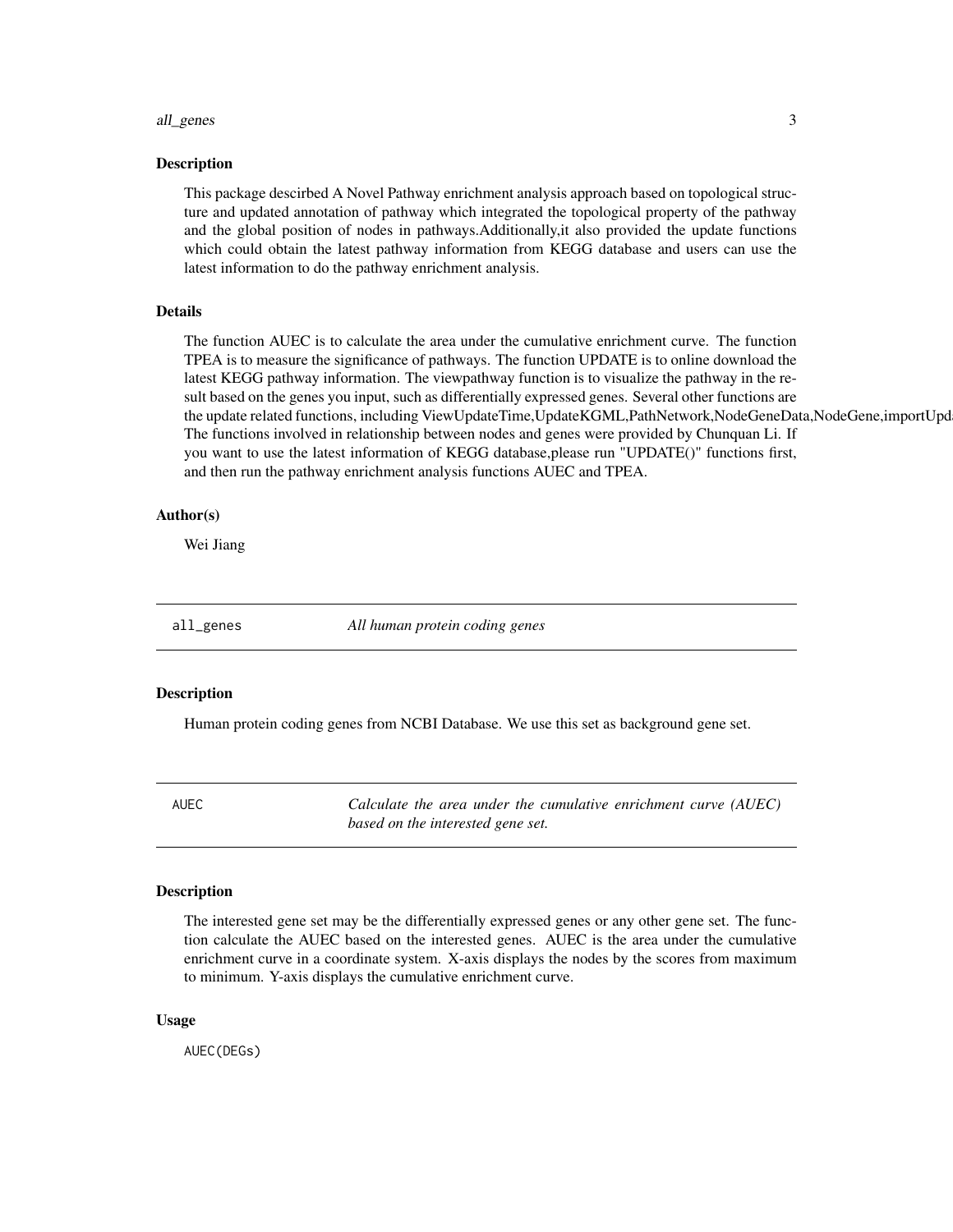#### <span id="page-3-0"></span>Arguments

DEGs The interested genes you input and the format must be "Entrez ID". If not,translate the interested genes into Entrez ID.

### Details

The function only identifies Entrez ID of genes. The nodes are sorted by their AUEC in the pathway. If genes locates on the upstream or the nodes with high degree in a certain pathway, the AUEC of this pathway is high.

#### Value

The AUEC of 109 pathways based on the interested gene set.

#### Author(s)

Wei Jiang

### Examples

```
##Randomly generated interested genes
DEGs<-sample(100:100000,15)
DEG<-as.matrix(DEGs);
## The function is used to calculate the observed statistic
area<-AUEC(DEG);
```
DownloadKGML *Download the latest KGML files*

### Description

Download the latest KGML files from KEGG database if you want the latest KGML files from KEGG database.

### Details

Download the latest KGML files from KEGG database before pathway enrichment analysis.

#### Value

The latest KGML files from KEGG database.

#### Author(s)

Wei Jiang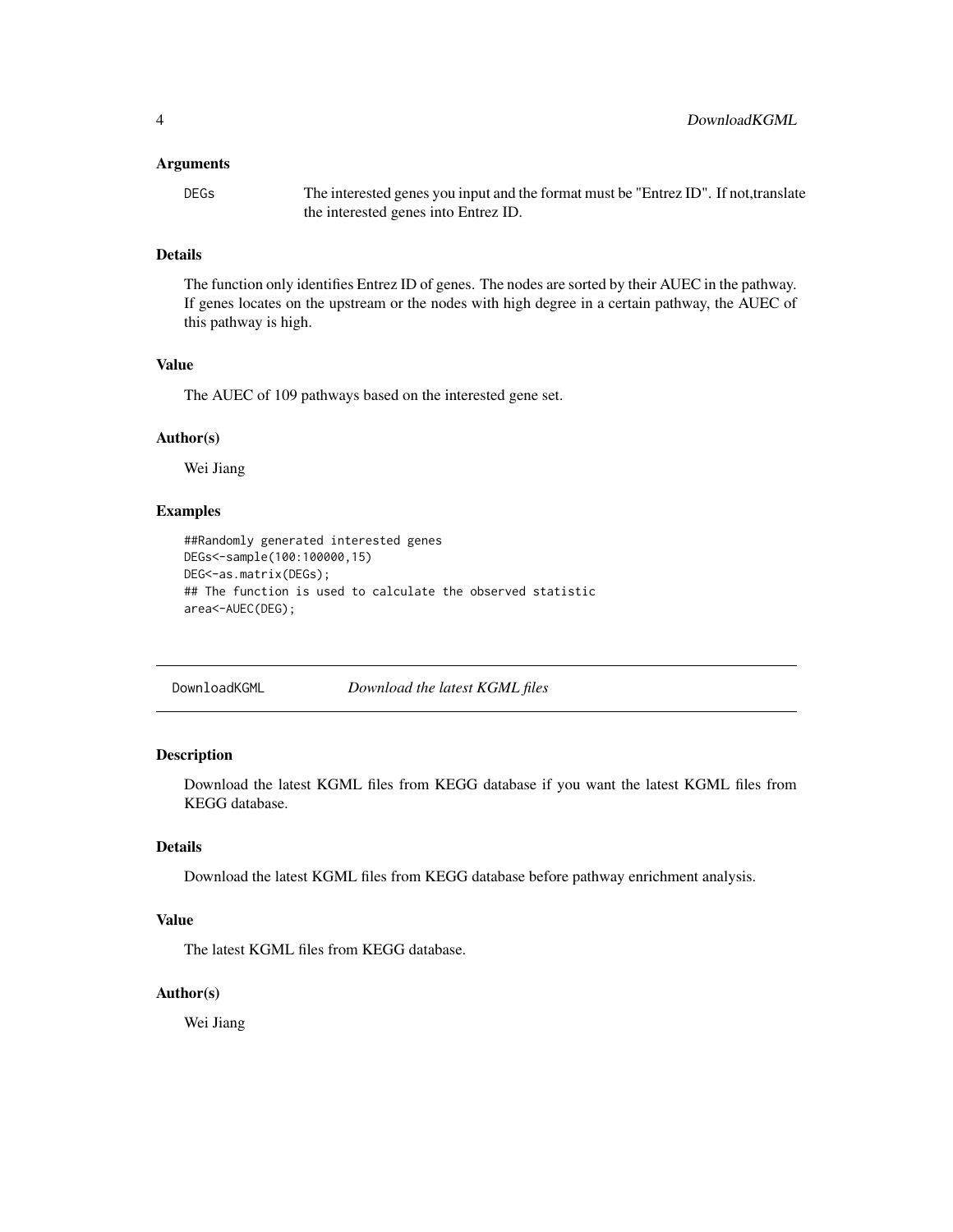<span id="page-4-0"></span>

Filter the nodes in pathways.

### Author(s)

Wei Jiang

gene2ec *The relationship of genes and EC*

### Description

The relationship of genes and EC.

gene2ko *The relationship of genes and KO*

### Description

The relationship of genes and KO.

getEntry *Obtain the nodes*

### Description

Processe the pathways

getGeneFromEnzyme *Obtain the genes from enzymes*

### Description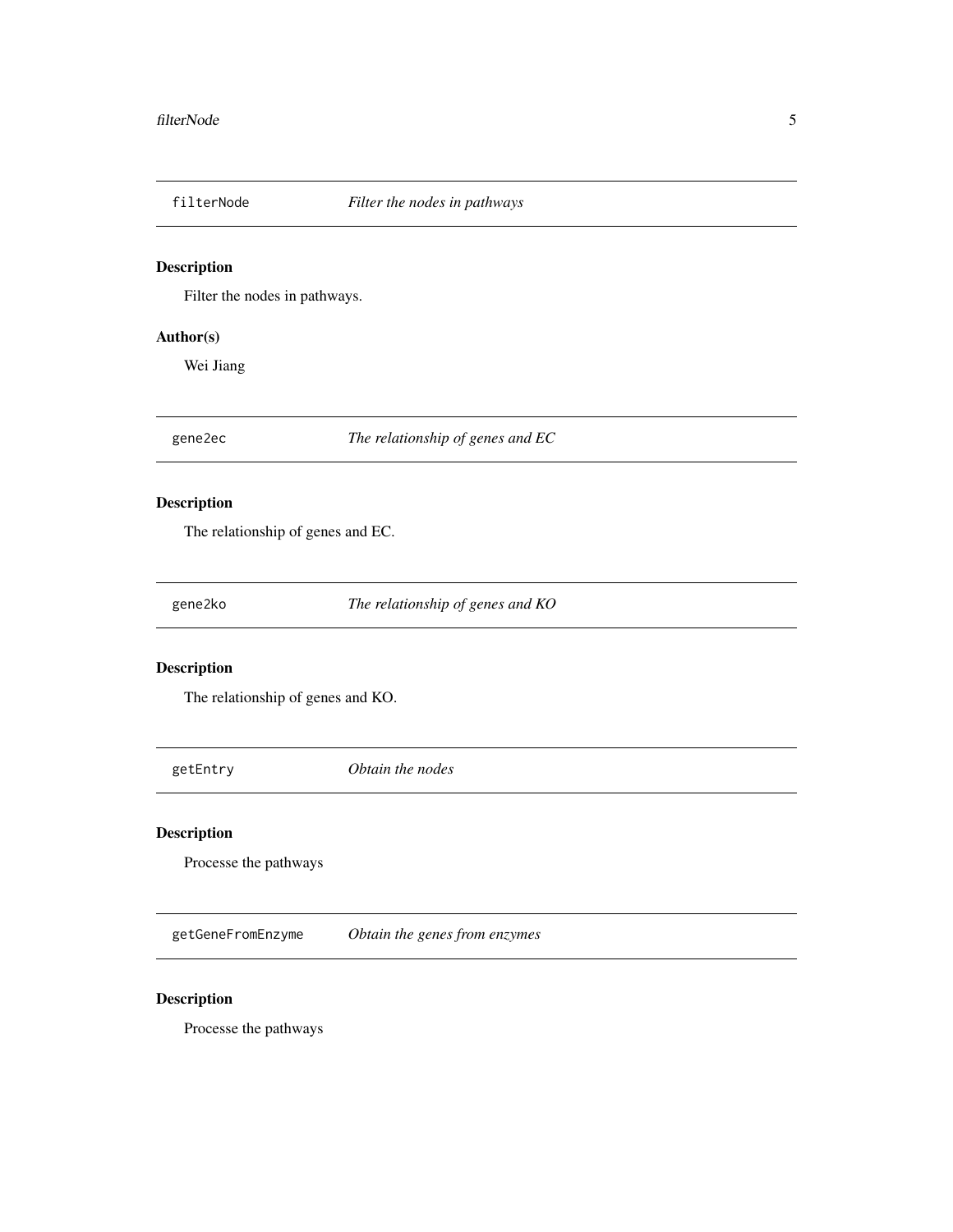<span id="page-5-0"></span>

Processe the pathways

getGeneFromKO *Obtain the genes from KO*

### Description

Processe the pathways

getGraphics *Recontructe the network based on pathways*

### Description

Processe the pathways

getKGeneFromEnzyme *Obtain genes from KGnenes*

### Description

Processe the pathways

getKGeneFromKO *Obtain the genes from KO*

### Description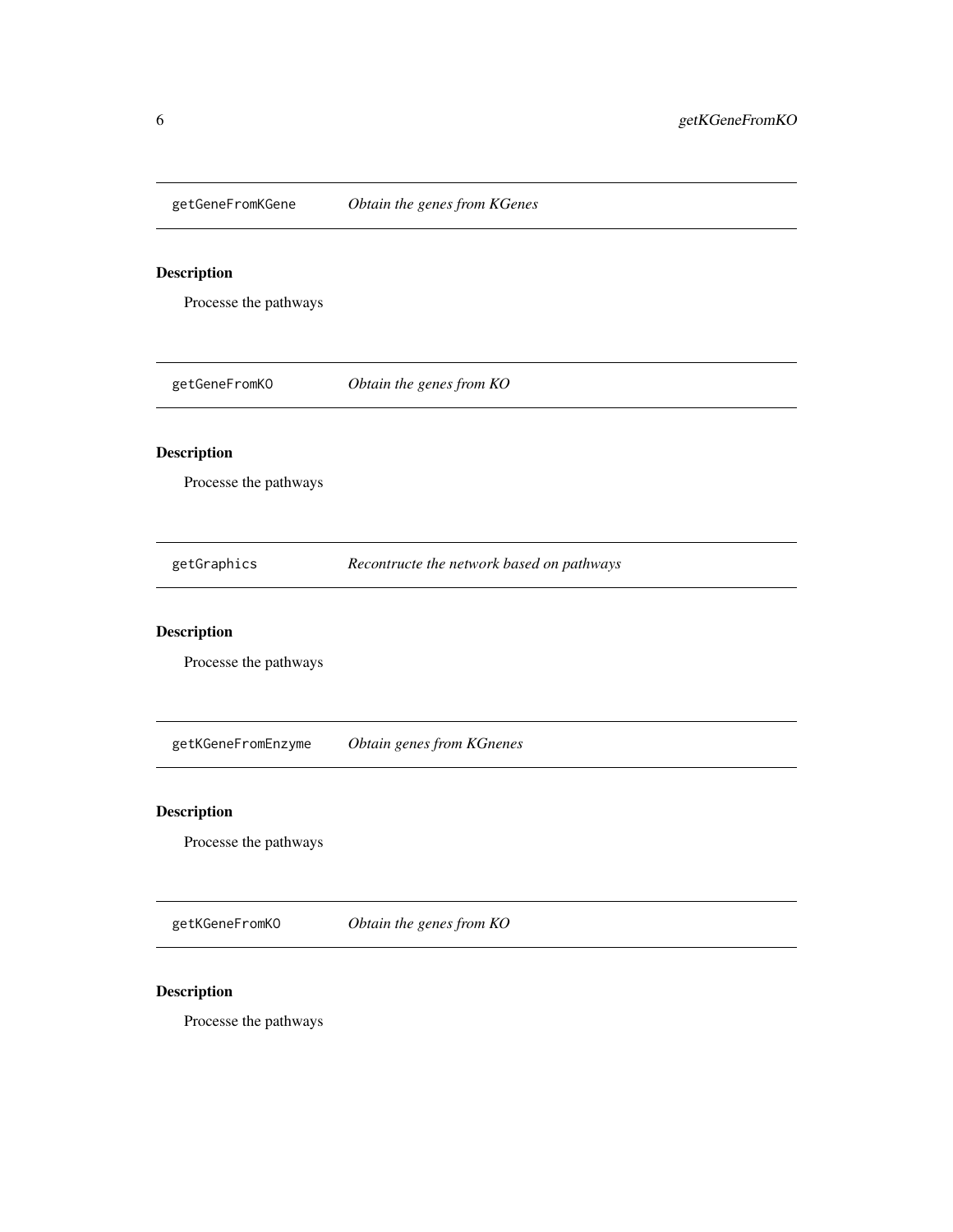<span id="page-6-0"></span>getNonMetabolicGraph *Convert the non-metaboloc pathway to network*

### Description

Processe the pathways

getOrgAndIdType *Get the type names of nodes*

### Description

Processe the pathways

getPathway *Get the pathway from KEGG database.*

### Description

Processe the pathways

getProduct *Get the products*

### Description

Processe the pathways

getReaction *Get the reaction of nodes in pathways*

### Description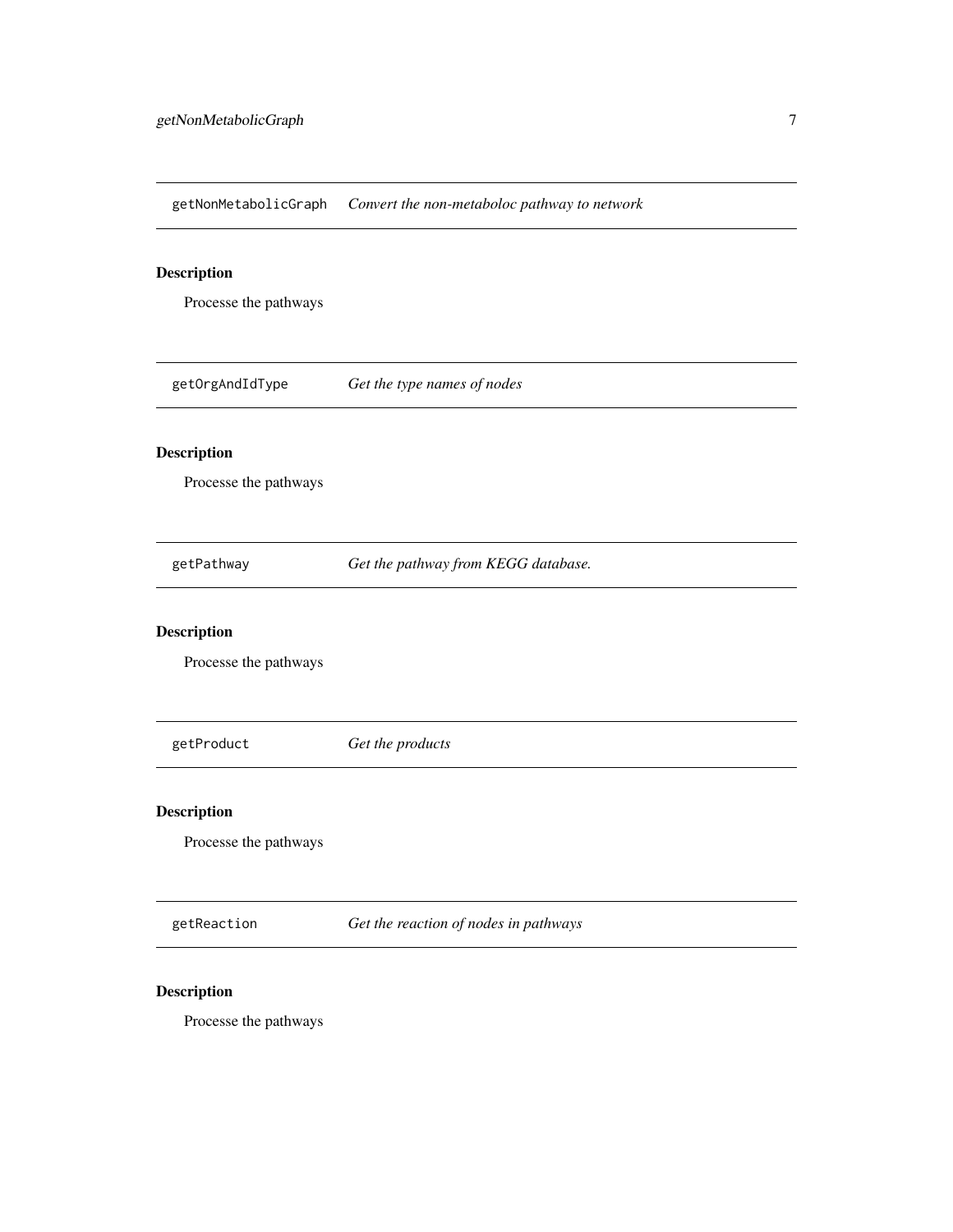<span id="page-7-0"></span>

Processe the pathways

getSimpleGraph *Obtain the graph of pathways*

### Description

Processe the pathways

getSubstrate *Obtain the information about nodes in KEGG database*

### Description

Processe the pathways

getSubtype *Get the type of nodes*

### Description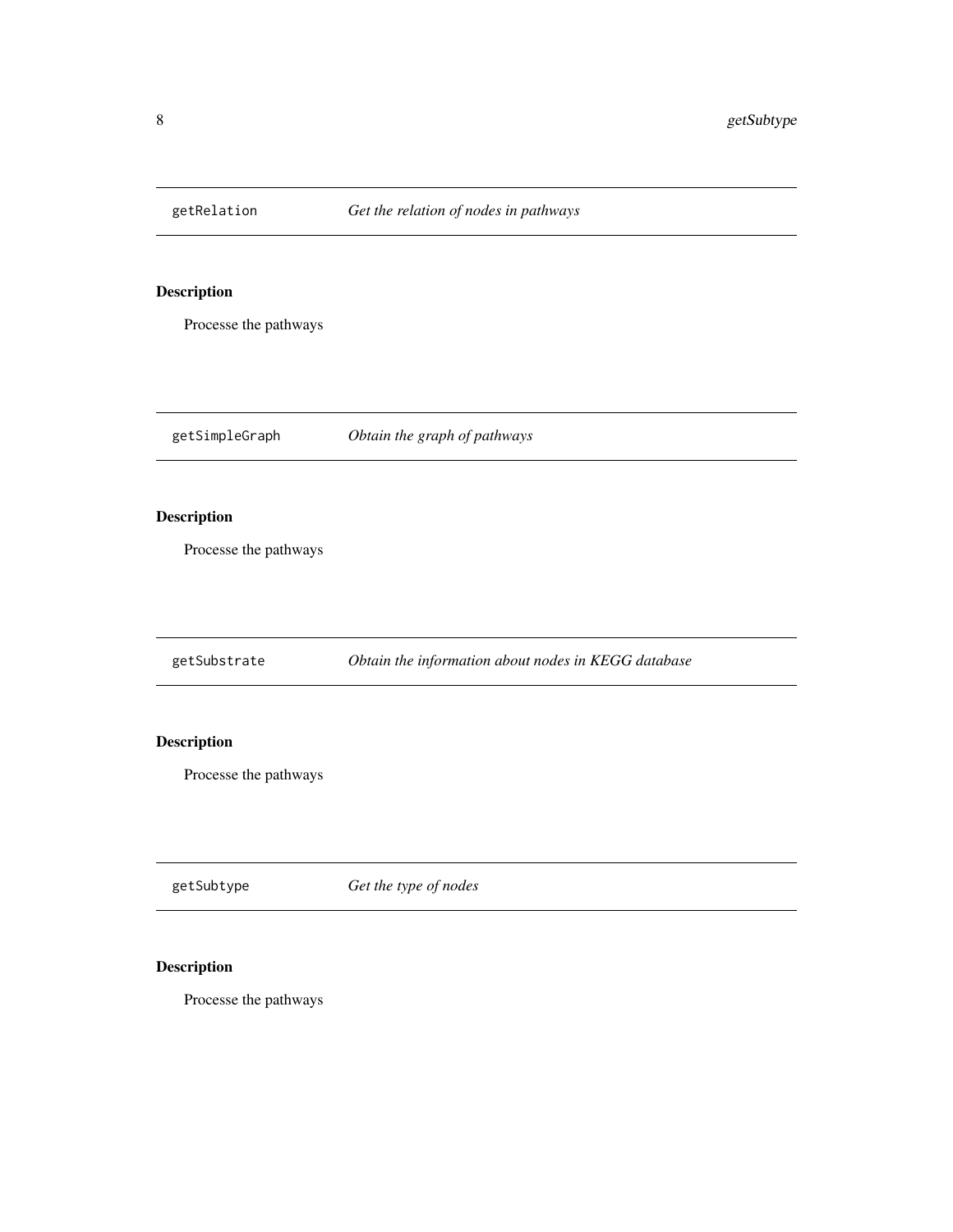<span id="page-8-0"></span>

Obtain the graph of pathways.

### Usage

getUGraph(graphList, simpleGraph = TRUE)

### Arguments

graphList Get the list. simpleGraph Convert the network.

### Value

The graphList relationship.

### Author(s)

Wei Jiang

getUnknowProduct *Get the products*

### Description

Processe the pathways

getUnknowReaction *Get the reaction of nodes in pathways*

### Description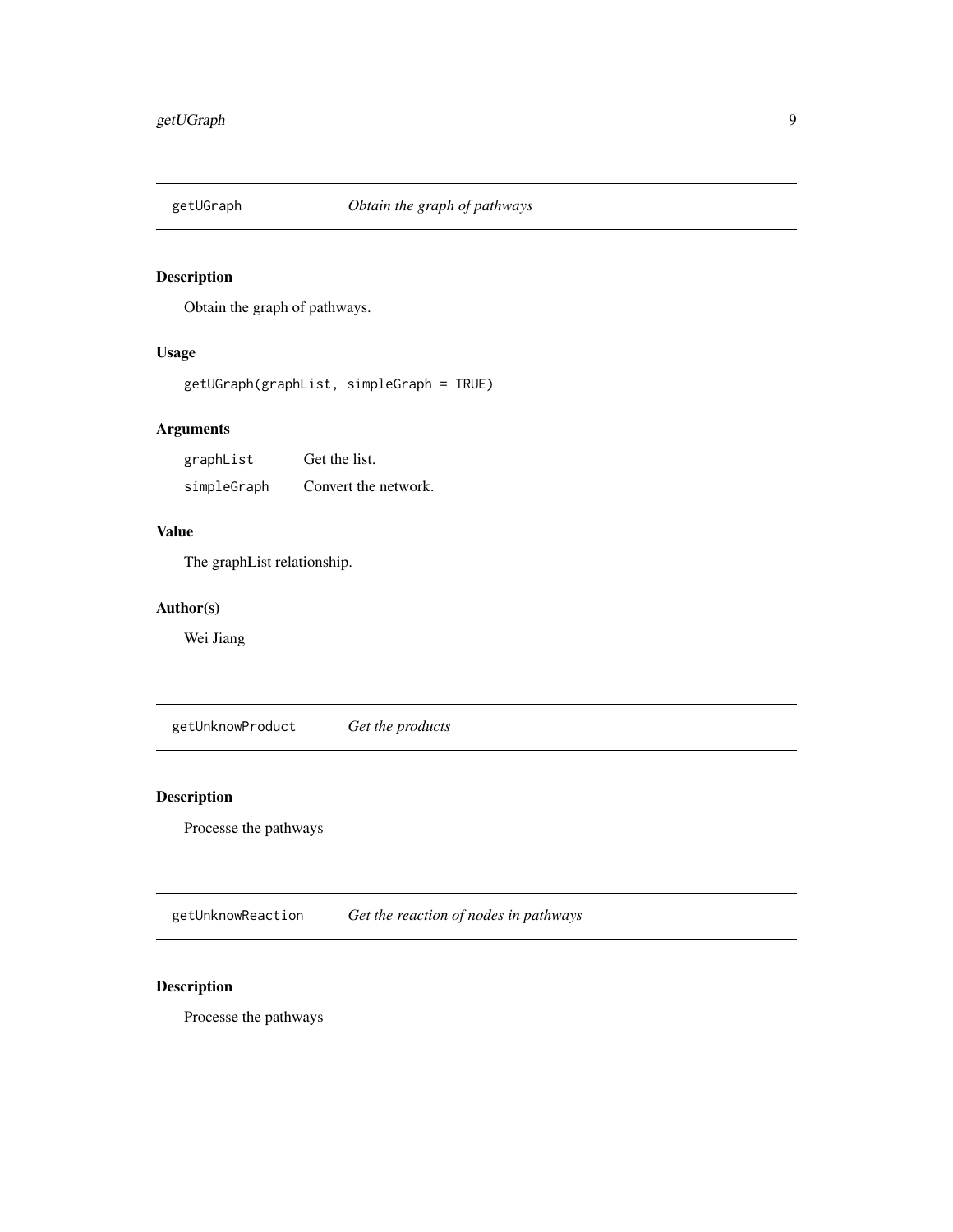<span id="page-9-0"></span>getUnknowRelation *Get the relation of nodes in pathways*

### Description

Processe the pathways

getUnknowSubstrate *Obtain the information about nodes in KEGG database*

### Description

Processe the pathways

getUnknowSubtype *Obtain the types of genes in pathways*

### Description

Processe the pathways

#### Author(s)

Wei Jiang

importLatesData *Import the latest relationship information.*

### Description

Import the latest relationship information about node,gene and score.

#### Usage

```
importLatesData()
```
### Details

Import the latest relationship information about nodes,genes and their scores based on KGML files.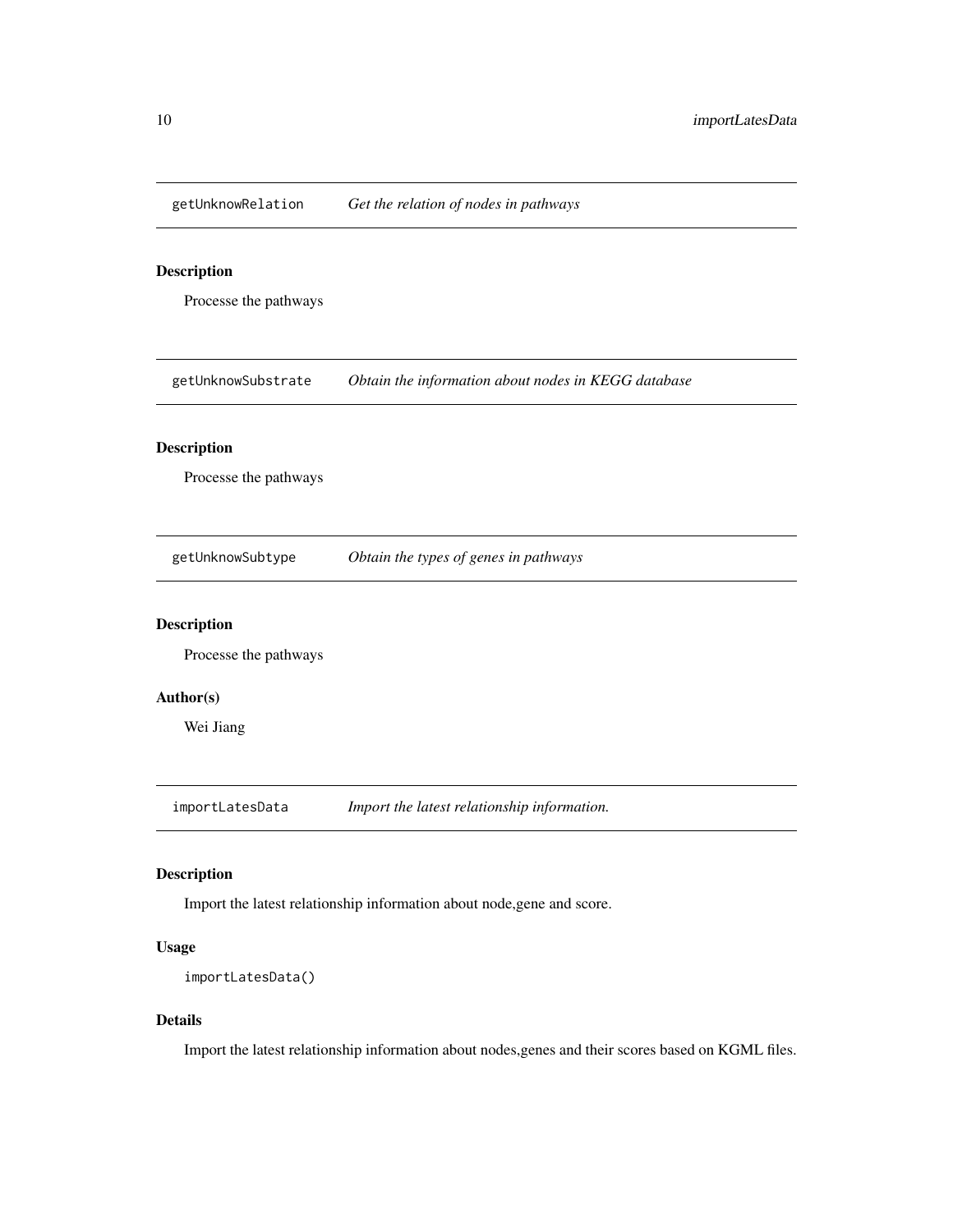### <span id="page-10-0"></span>keggGene2gene 11

### Value

Import the latest relationship information about node,gene and score.

### Author(s)

Wei Jiang

| keggGene2gene         | KeggGene to genes |  |
|-----------------------|-------------------|--|
| <b>Description</b>    |                   |  |
| Processe the pathways |                   |  |
|                       |                   |  |

mapNode *Obtain the relationship of nodes and genes*

### Description

Processe the pathways

NodeGene *Restract the relationship between nodes and genes.*

### Description

Restract the relationship between nodes and genes from KGML files.

### Usage

NodeGene()

### Details

This function must be used behind the function NodeGeneData.

### Value

Restract the relationship between nodes and genes in each network based on the information of KGML files.

### Author(s)

Wei Jiang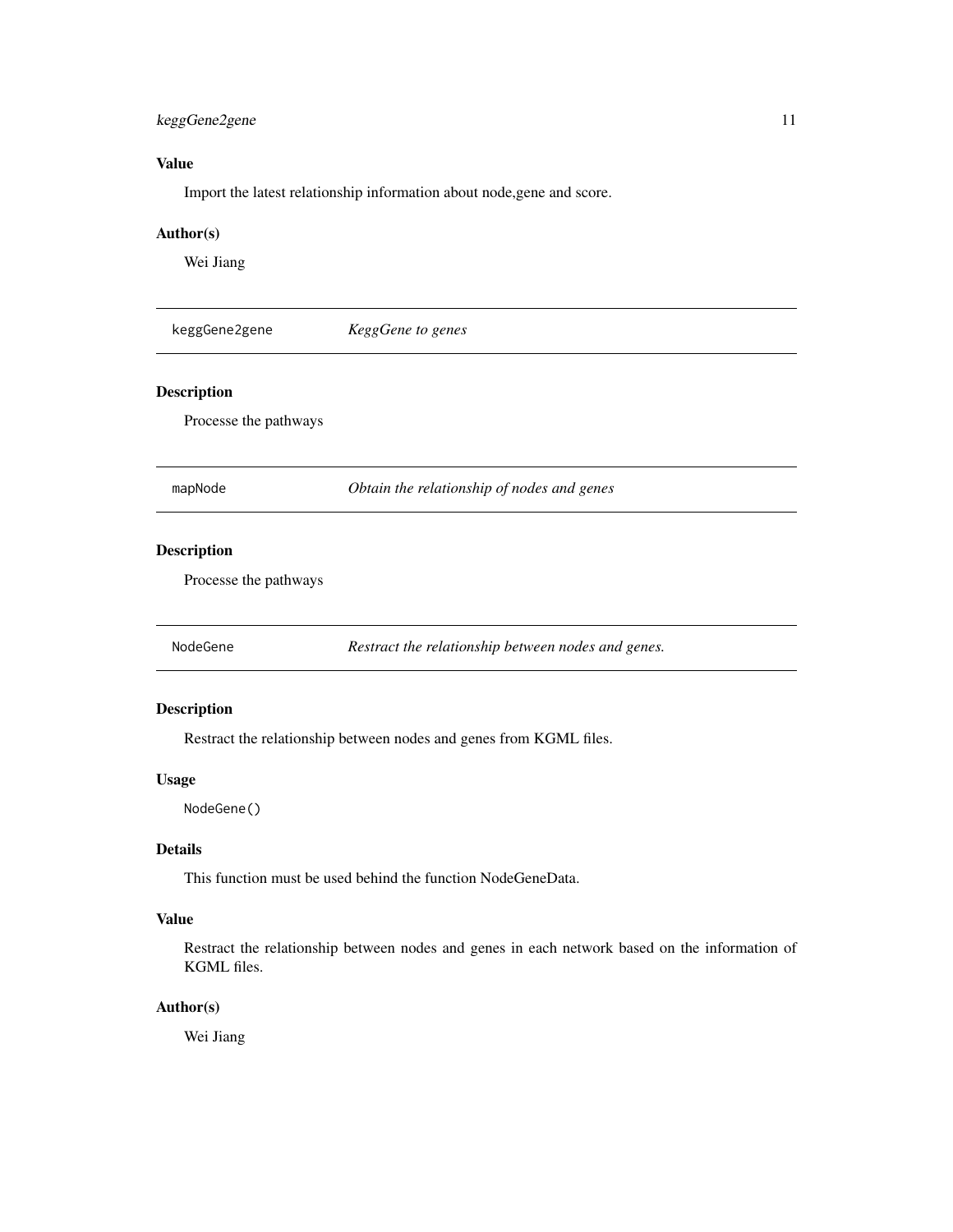<span id="page-11-0"></span>

Intergate list of node,gene and the score of node based on latest KGML files from KEGG database.

#### Usage

NodeGeneData()

### Details

Intergate list of node,gene and the score of node based on latest KGML files from KEGG database.

### Value

List contains the relationship of node,gene and the score of node based on latest KGML files.

### Author(s)

Wei Jiang

node\_gene *The relationship between nodes and genes*

#### Description

The relationship between nodes and genes in each pathway in KEGG Database

num\_node\_gene\_score *The score of each node in a certain pathway*

### Description

The dataset includes 109 list and each list contains four columns (the order of node, node, gene and the score).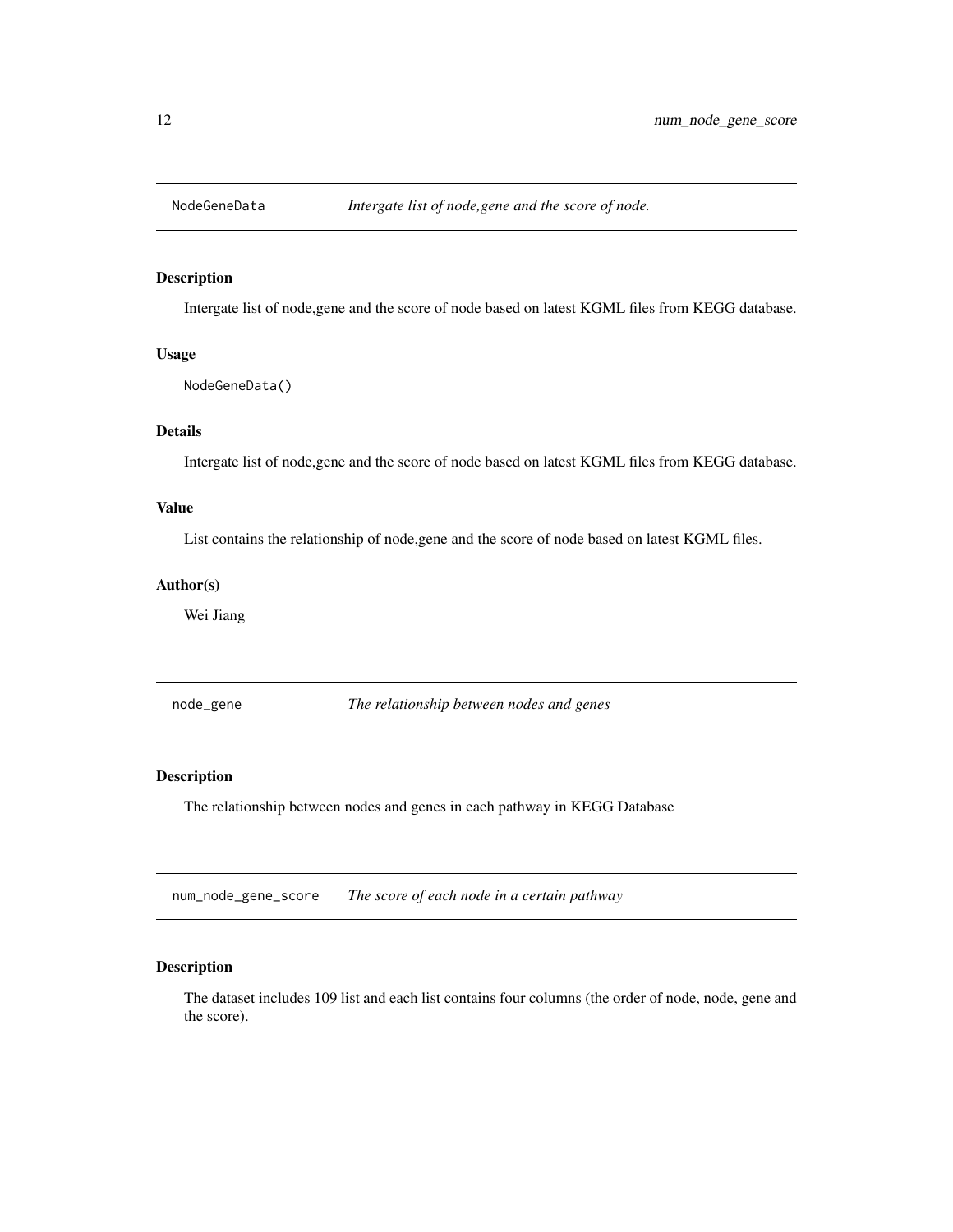<span id="page-12-0"></span>

Reconstruct pathways to networks based on KGML files from KEGG database.

### Usage

PathNetwork()

### Details

Reconstruct pathways to networks based on KGML files from KEGG database.

### Value

The relationship of edges in network.

### Author(s)

Wei Jiang

pathway\_names *Pathway names in KEGG Database*

### Description

All pathway names we used in this method

simplifyGraph *Recontructe the network based on pathways*

### Description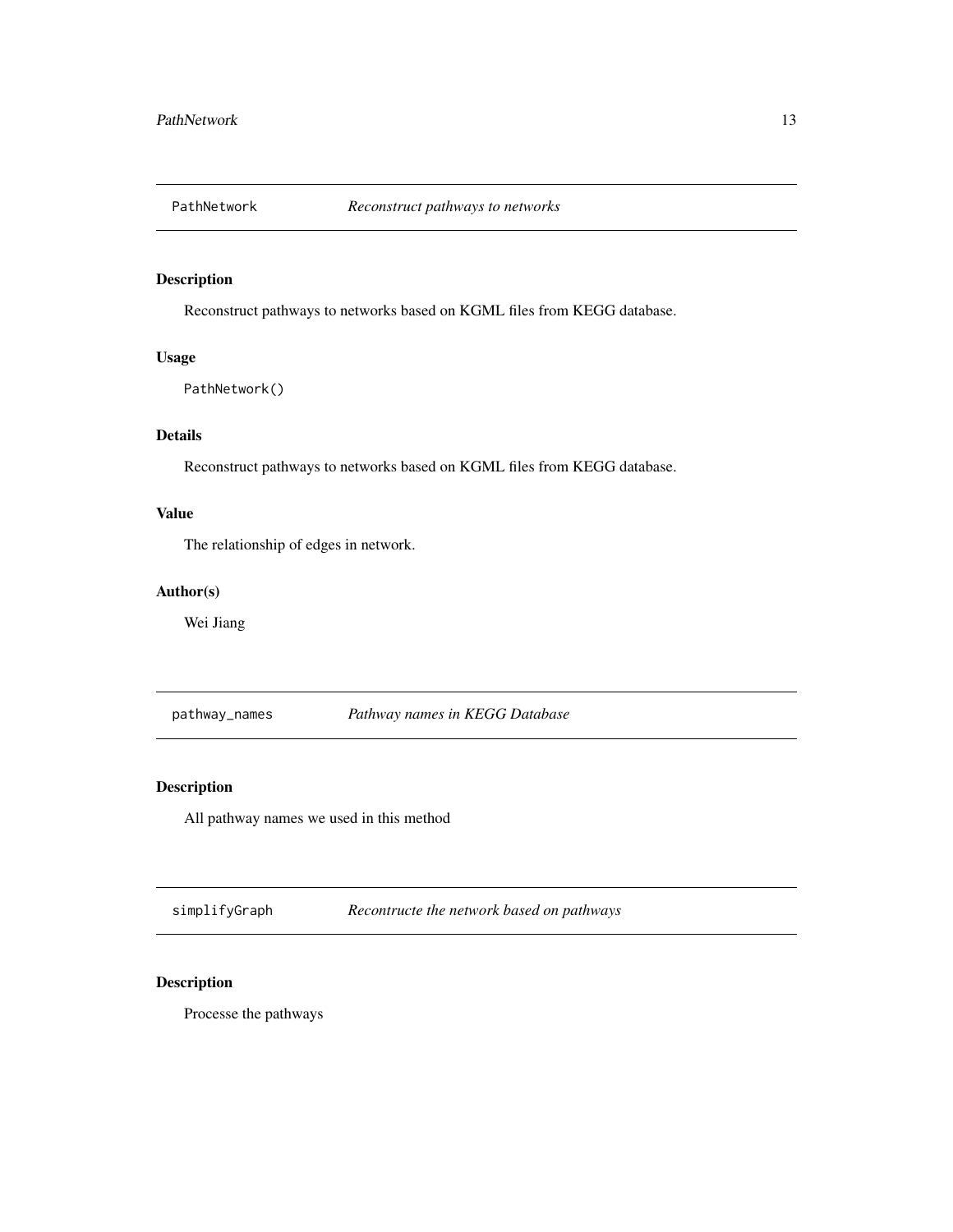<span id="page-13-0"></span>Comparing with the AUEC\_R which the interested gene set extract from the background gene set randomly and the corresponding AUEC based on interested gene set you input. The last step is to calculate the significance.

#### Usage

TPEA(DEGs, scores, n, FDR\_method)

### Arguments

| <b>DEGs</b> | Interested gene set such as differentailly expressed gene set.                        |
|-------------|---------------------------------------------------------------------------------------|
| scores      | The "AUEC" based on the interested gene set of 109 pathways.                          |
| n           | Randomly number, e.g. 1000, 5000.                                                     |
| FDR_method  | The methods of calculating FDR value, e.g. "fdr", "BH", "BY", "bonferroni" and<br>etc |

### Details

To calculate the significance of the result, you can set "n" as "1000" or any other number you want.

#### Value

The ultimately result of this topology-based enrichment analysis method.

### Author(s)

Wei Jiang

### Examples

```
##Randomly generated interested gene set
ViewLatestTime()
##If you want to use the latest information, please run "UPDATE()".
DEGs<-sample(100:10000,10);
DEG<-as.matrix(DEGs);
##Set the times of perturbation
number<-50;
##Calculate the observed statistic
scores<-AUEC(DEG);
##Significant computational
FDR_method<-"fdr";
results<-TPEA(DEG,scores,number,FDR_method);
```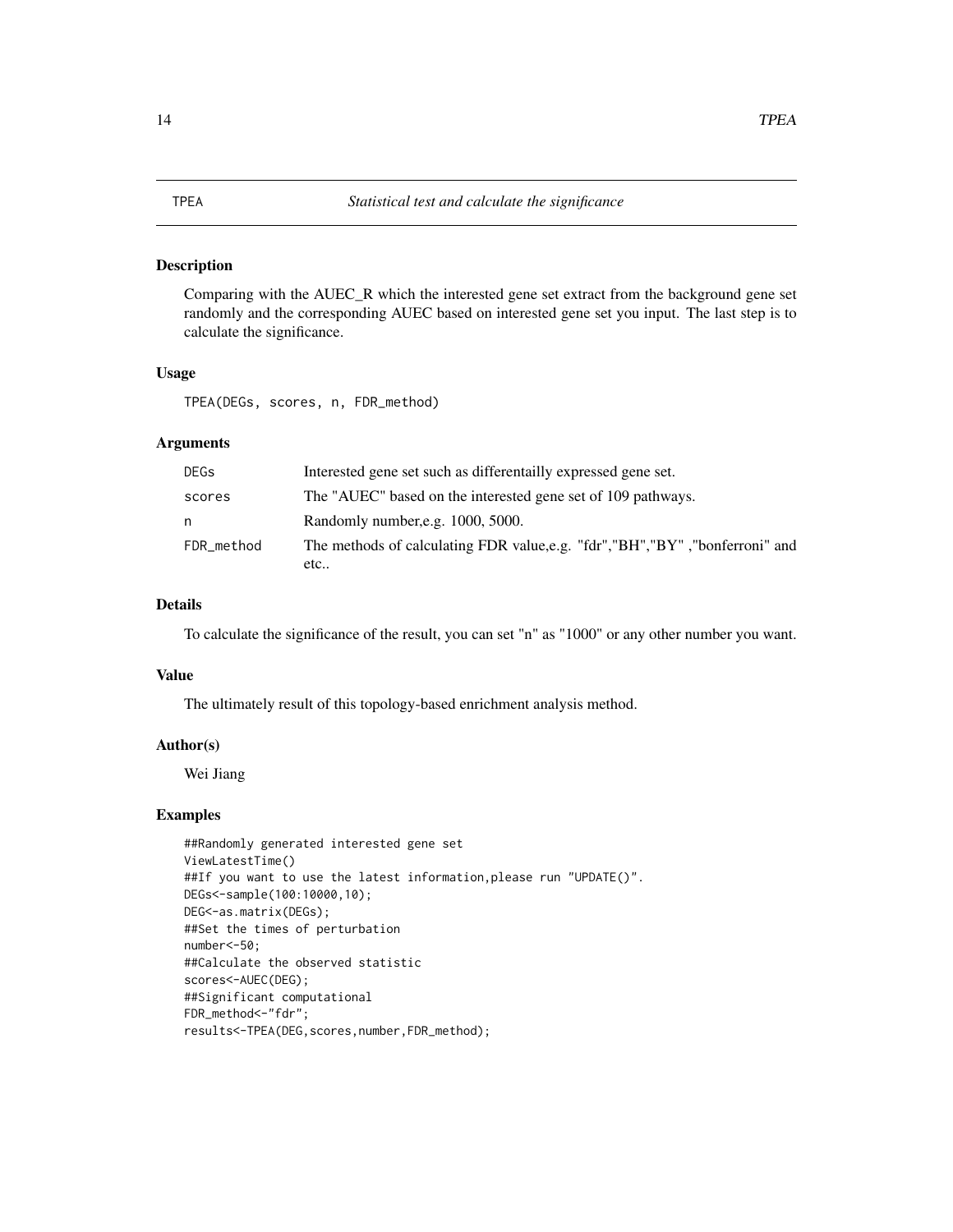<span id="page-14-0"></span>

Updating the latest information of pathways in KEGG database and the time of this process is about 1-2 minutes.

ViewLatestTime *Check up the latest date of KGML files*

### Description

Check up the latest date of KGML files from KEGG database.

#### Usage

ViewLatestTime()

### Value

The latest date of KGML files from KEGG database.

#### Author(s)

Wei Jiang

| viewpathway | The visualization of interested pathway based on the genes you input, |
|-------------|-----------------------------------------------------------------------|
|             | such as differentially expressed genes.                               |

### Description

Input the number of the interested pathway in KEGG Database and genes you interested in, such as differentially expressed genes.

### Usage

viewpathway(pathwayID, DEGs)

#### Arguments

| pathwayID | The number of interested pathway ID in KEGG Database, such as "hsa05210". |
|-----------|---------------------------------------------------------------------------|
| DEGs      | The genes you interested in, such as differentially expressed genes.      |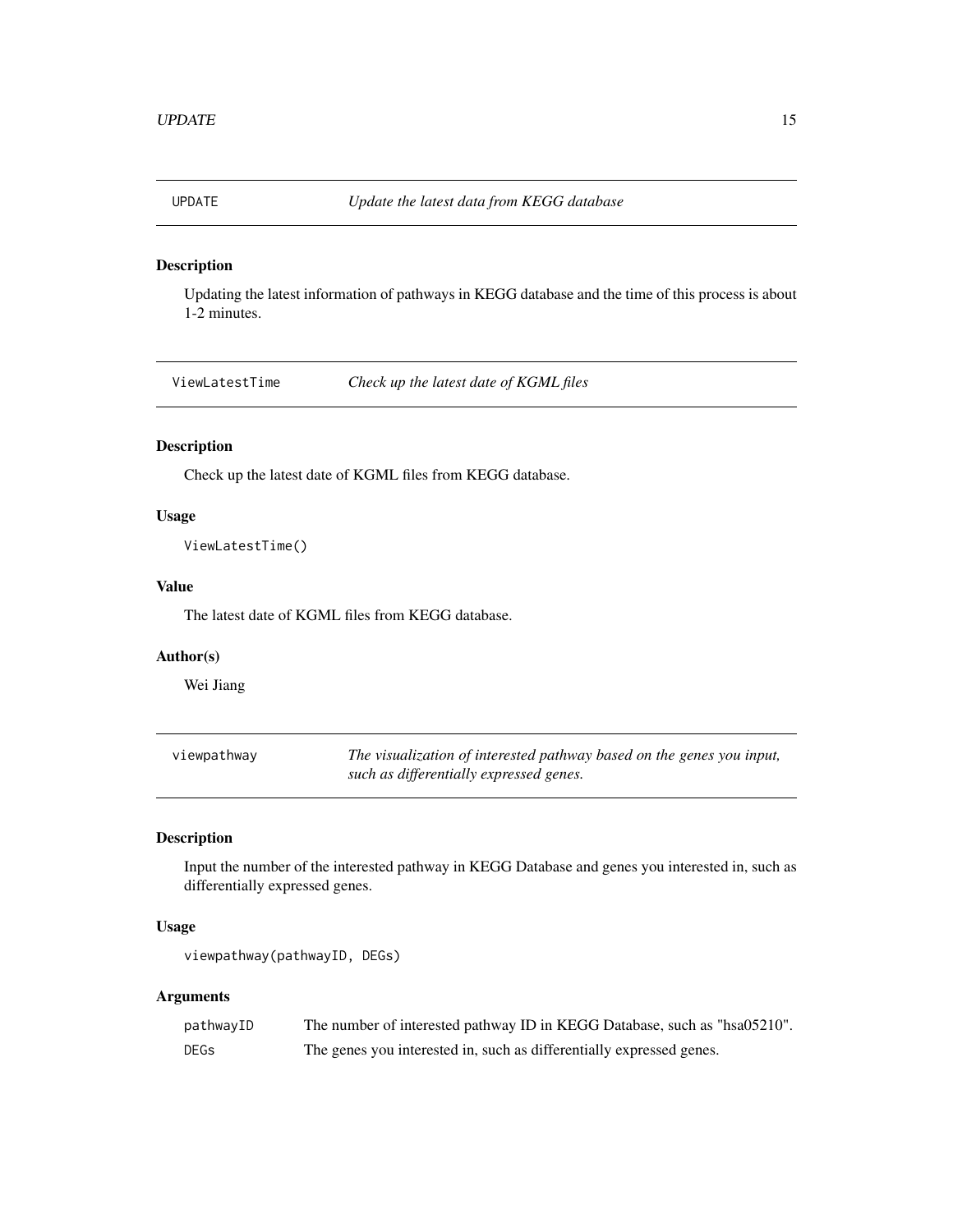### Details

The "DEGs" must be Entrez ID. If not, please translate them into Entrez ID.

### Value

The interface link to KEGG Database to visualize the pathway you input.

### Author(s)

Wei Jiang

### Examples

```
DEGs<-c(836,842,5594,595);
DEG<-as.data.frame(DEGs);
pathwayID<-"hsa05210";
viewpathway(pathwayID,DEG);
```